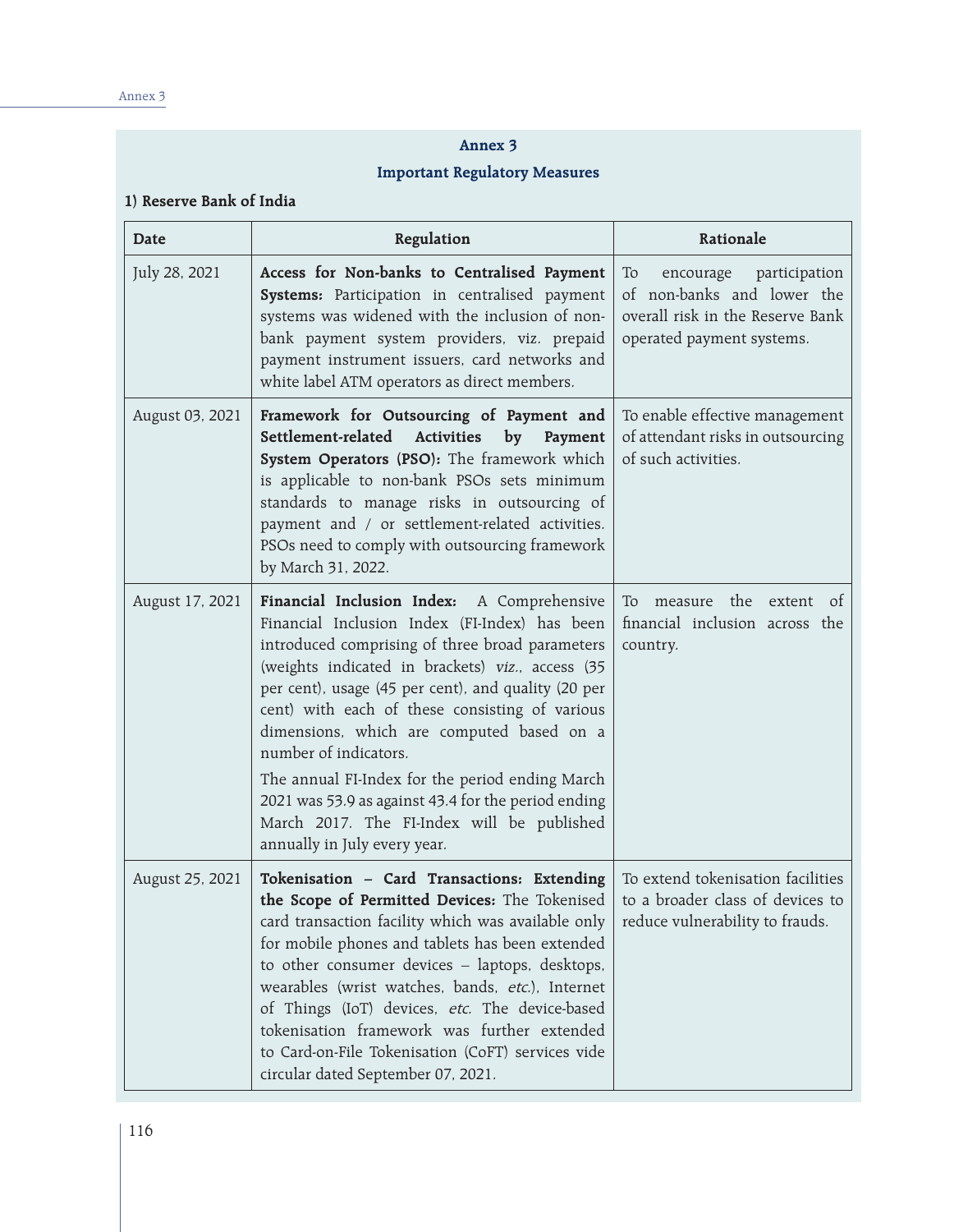| Date                  | Regulation                                                                                                                                                                                                                                                                                                                                                                                                                                                                                                                                                                                               | Rationale                                                                                                                           |
|-----------------------|----------------------------------------------------------------------------------------------------------------------------------------------------------------------------------------------------------------------------------------------------------------------------------------------------------------------------------------------------------------------------------------------------------------------------------------------------------------------------------------------------------------------------------------------------------------------------------------------------------|-------------------------------------------------------------------------------------------------------------------------------------|
| August 26, 2021       | PIDF scheme extended to street vendors: Street<br>vendors identified as part of the PM Street Vendor's<br>AtmaNirbhar Nidhi (PM SVANidhi Scheme) in tier-<br>1 and tier-2 centres were included as beneficiaries<br>under the Payments Infrastructure Development<br>Fund (PIDF) Scheme which is meant to encourage<br>deployment of Point of Sale (PoS) infrastructure<br>(both physical and digital modes) in tier-3 to tier-6<br>centres and north eastern states.<br>This was in addition to street vendors in tier-3 to<br>tier-6 centres who had already been covered under<br>the Scheme earlier. | To provide fillip to the Reserve<br>efforts<br>Bank's<br>towards<br>promoting digital transactions at<br>the grass root level.      |
| September 24,<br>2021 | Standard Assets:<br>Securitisation of<br>Master<br>Direction - Reserve Bank of India (Securitisation<br>of Standard Assets) Directions, 2021 was issued. <sup>1</sup>                                                                                                                                                                                                                                                                                                                                                                                                                                    | To align with prudent global best<br>practices and for development of<br>a robust securitisation market.                            |
| September 24,<br>2021 | Transfer of Loan Exposures: Master Direction -<br>Reserve Bank of India (Transfer of Loan Exposures)<br>Directions, 2021 was issued. <sup>2</sup>                                                                                                                                                                                                                                                                                                                                                                                                                                                        | provide lenders<br>greater<br>To<br>flexibility in managing their<br>risks and liquidity associated<br>with loan exposures.         |
| September 28,<br>2021 | Use of any alternative reference rate in place of<br>LIBOR for interest payable in respect of export /<br>import transactions:<br>In respect of export/import transactions AD<br>banks were permitted to use any widely accepted/<br>alternative reference rate in place of LIBOR linked<br>interest rates in the currency concerned.                                                                                                                                                                                                                                                                    | In view of the impending<br>of<br><b>LIBOR</b><br>cessation<br>as<br>a<br>benchmark rate.                                           |
| October 08,<br>2021   | Fourth regulatory sandbox Cohort: RBI announced<br>that 'Prevention and Mitigation of Financial<br>Frauds' will be the theme for the Fourth Cohort<br>under Regulatory Sandbox.                                                                                                                                                                                                                                                                                                                                                                                                                          | With a view to preparing the<br>fintech ecosystem for fraud<br>management.                                                          |
| October 22,<br>2021   | Scale Based Regulation for NBFCs: A four-layered<br>scale-based approach to regulate NBFCs starting<br>from October 1, 2022, was introduced. <sup>3</sup>                                                                                                                                                                                                                                                                                                                                                                                                                                                | the<br>To<br>align<br>regulatory<br>framework for NBFCs keeping in<br>view their changing risk profile<br>and systemic significance |

 $^{\rm 1}$  Key aspects of the Directions are highlighted in para 3.20 of Chapter III: Regulatory Initiatives in the Financial Sector.

 $^2$  Key aspects of the Directions are highlighted in paras 3.17 to 3.19 of Chapter III: Regulatory Initiatives in the Financial Sector.

 $^3$  Key aspects of the framework are highlighted in para 3.22 of Chapter III: Regulatory Initiatives in the Financial Sector.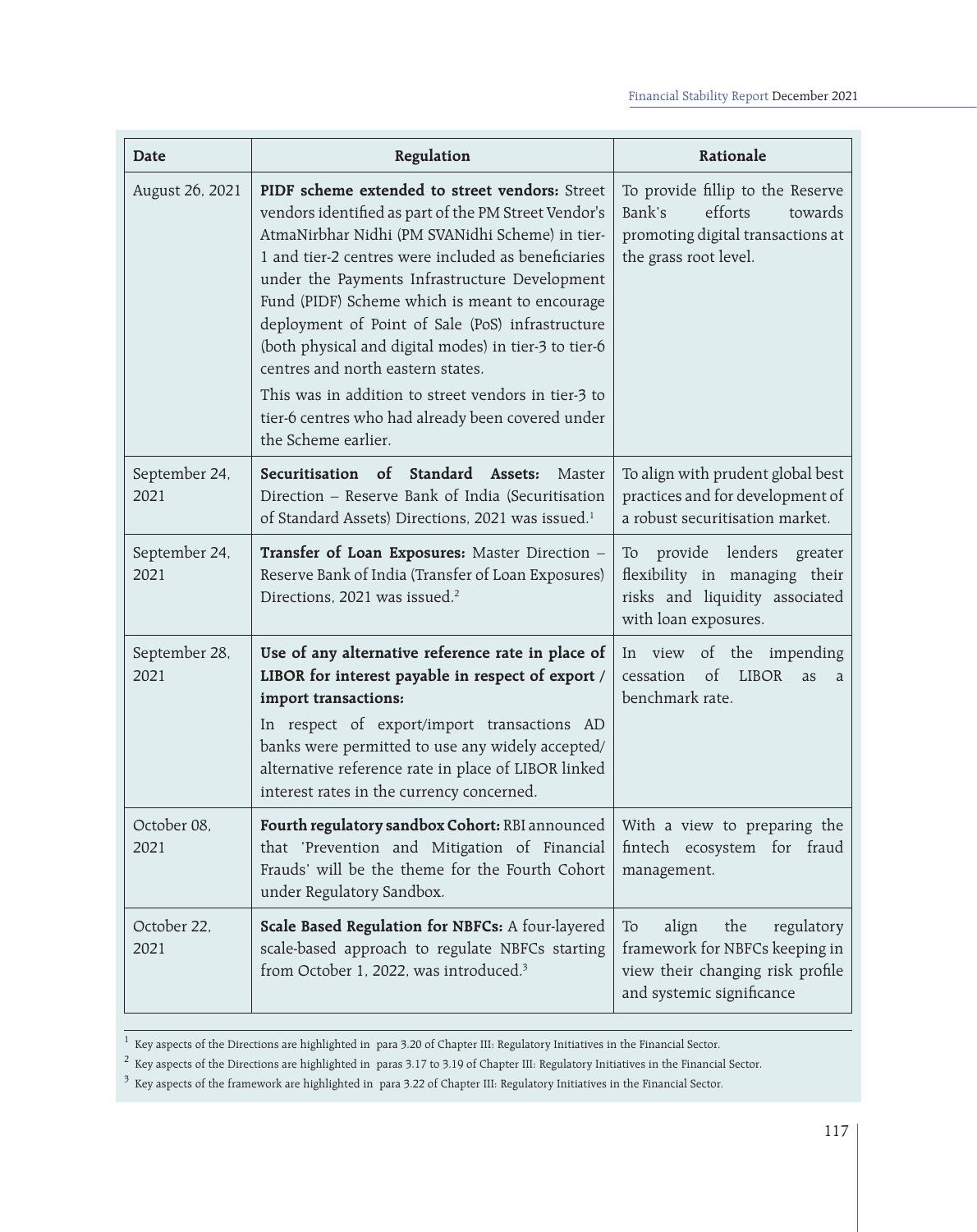| Date                 | Regulation                                                                                                                                                                                                                                                                                                                                                                                                                                     | Rationale                                                                                                                                                                                                                   |
|----------------------|------------------------------------------------------------------------------------------------------------------------------------------------------------------------------------------------------------------------------------------------------------------------------------------------------------------------------------------------------------------------------------------------------------------------------------------------|-----------------------------------------------------------------------------------------------------------------------------------------------------------------------------------------------------------------------------|
| November 2,<br>2021  | Prompt Corrective Action (PCA) Framework<br>for Scheduled Commercial Banks: The PCA<br>Framework for banks was revised. Apart From<br>specifying the parameters relating to Capital,<br>Asset Quality and Leverage that will be considered<br>while placing a bank under PCA and the mandatory<br>and discretionary actions that could be taken, the<br>revised framework stipulates the conditions to be<br>fulfilled for a bank to exit PCA. | enable<br>supervisory<br>To<br>intervention at the appropriate<br>time and require the Supervised<br>Entity to initiate and implement<br>remedial measures in a timely<br>manner, so as to restore its<br>financial health. |
| November 12,<br>2021 | Prudential norms on Income Recognition, Asset<br>Classification<br>and Provisioning pertaining<br>to Advances (IRACP) - Clarifications: The<br>clarifications on existing IRACP norms pertain<br>to, inter alia, specification of repayment date,<br>classification of loans as SMA/NPA, upgradation<br>of NPA accounts, loans under moratorium and<br>consumer education.                                                                     | To ensure uniformity in the<br>implementation of IRACP norms<br>across all lending institutions.                                                                                                                            |
| November 12,<br>2021 | Retail Direct Scheme: The Retail Direct Scheme<br>was launched facilitating investors to open a Retail<br>Direct Gilt (RDG) Account with the Reserve Bank of<br>India towards investing in G-Secs.                                                                                                                                                                                                                                             | provide retail investors<br>To<br>easy access to the government<br>securities market.                                                                                                                                       |
| November 12,<br>2021 | The Reserve Bank - Integrated Ombudsman<br>Scheme, 2021: The three existing Ombudsman<br>Schemes for Banks, NBFCs and System Participants <sup>4</sup><br>were merged into a single scheme viz., the Reserve<br>Bank - Integrated Ombudsman Scheme, 2021<br>adopting the 'One Nation One Ombudsman'<br>approach for grievance redressal.                                                                                                       | To make the process of grievance<br>redressal simpler and more<br>responsive to the customers of<br>Regulated Entities.                                                                                                     |
| November 15,<br>2021 | Appointment of Internal Ombudsman by NBFCs:<br>Deposit-taking NBFCs (NBFCs-D) with 10 or more<br>branches and non-deposit taking NBFCs (NBFCs-<br>ND) with asset size of $\overline{5,000}$ crore and above<br>and having public customer interface have been<br>directed to appoint an Internal Ombudsman within<br>six months from the date of issue of direction.                                                                           | To strengthen internal grievance<br>redressal system of NBFCs.                                                                                                                                                              |

 $^4\,$  System Participant' means any person other than a bank participating in a payment system as defined under Section 2 of the Payment and Settlement Systems Act, 2007 excluding a 'System Provider'.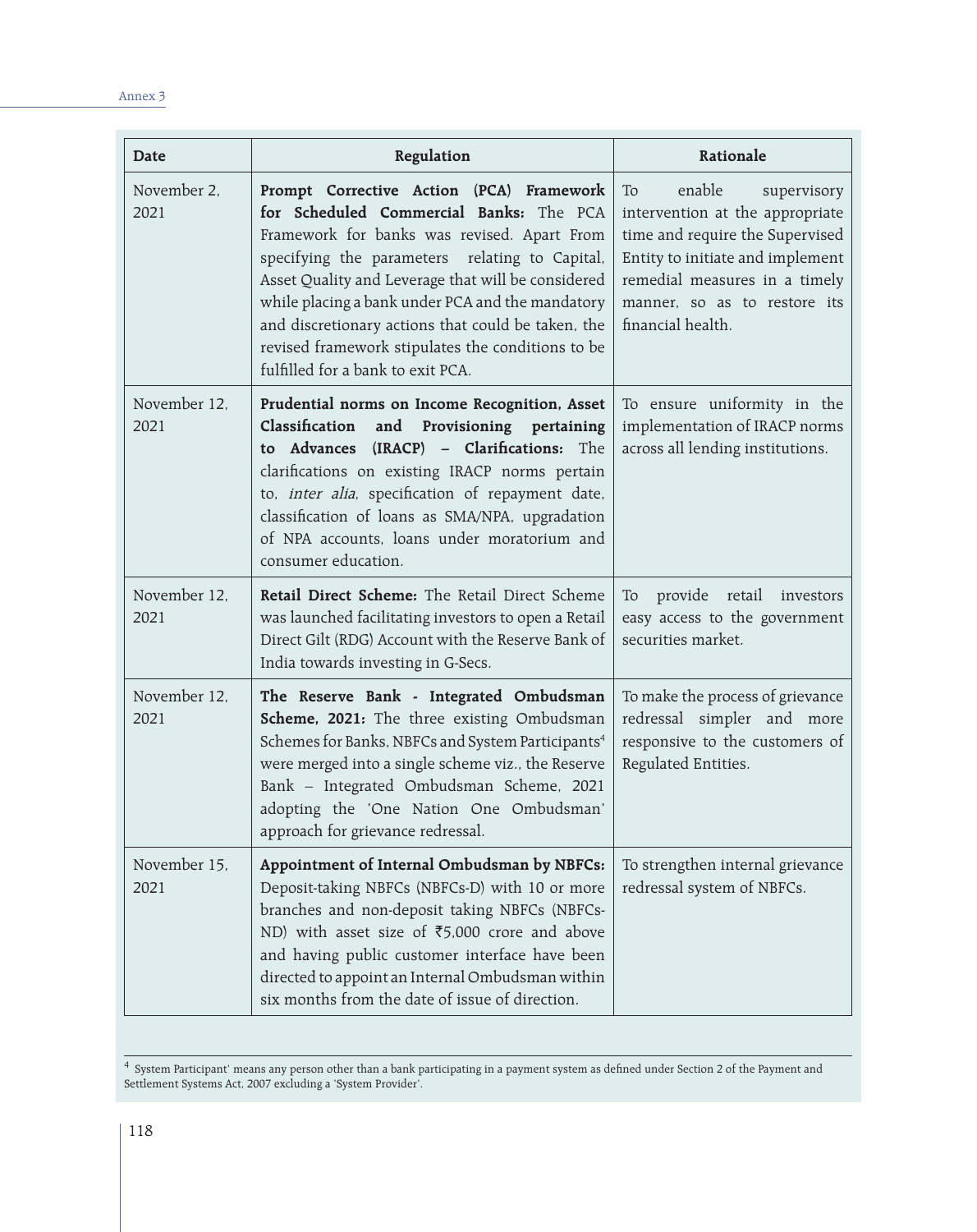| Date                 | Regulation                                                                                                                                                                    | Rationale                                                                                                                                                                                                                 |
|----------------------|-------------------------------------------------------------------------------------------------------------------------------------------------------------------------------|---------------------------------------------------------------------------------------------------------------------------------------------------------------------------------------------------------------------------|
| July 15, 2021        | Guidelines for online closure of trading and demat<br>accounts were issued.                                                                                                   | To enable faster closure of such<br>accounts and improved ease of<br>doing business.                                                                                                                                      |
| July 16, 2021        | Guidelines for credit rating agencies (CRAs) with<br>respect to introduction of new expected loss-based<br>rating scale and standardization of rating scales<br>used by CRAs. | To strengthen and standardize<br>the rating symbols used by CRAs<br>and introduction of new rating<br>symbols.                                                                                                            |
| July 20, 2021        | Segregation and monitoring of collateral at client<br>level.                                                                                                                  | To mitigate the risk of misuse<br>of client collateral and ensure<br>expeditious<br>settlement<br><sub>of</sub><br>clients' claims, in the event of<br>default by a trading member /<br>clearing member.                  |
| July 30, 2021        | Revision of minimum subscription and trading lot<br>for publicly issued REITs and InvITs.                                                                                     | To enable participation from a<br>wider class of investors.                                                                                                                                                               |
| August 9, 2021       | Unified and revamped SEBI (Issue and Listing of<br>Non-Convertible Securities) Regulations, 2021.                                                                             | To enable enhanced information,<br>removing redundancy<br>and<br>streamlining<br>disclosure<br>requirements.                                                                                                              |
| August 9, 2021       | Calendar Spread margin benefit in commodity<br>futures contracts.                                                                                                             | To increase liquidity in far month<br>contracts, facilitate hedging by<br>value chain participants and<br>reduce cost of trading.                                                                                         |
| August 13, 2021      | Guidelines on Security and Covenant Monitoring<br>using Distributed Ledger Technology.                                                                                        | To strengthen the process of<br>security creation, monitoring<br>of security, monitoring of asset<br>cover and covenants of the<br>non-convertible securities<br>by<br>Debenture Trustee using block<br>chain technology. |
| August 17, 2021      | Penalty for Repeated Delivery Default.                                                                                                                                        | the<br>To strengthen<br>delivery<br>mechanism and ensure market<br>integrity.                                                                                                                                             |
| September 7,<br>2021 | Introduction of T+1 rolling settlement on an<br>optional basis.                                                                                                               | To facilitate increased trading<br>turnover and reduced settlement<br>risk.                                                                                                                                               |

# **2) Securities and Exchange Board of India**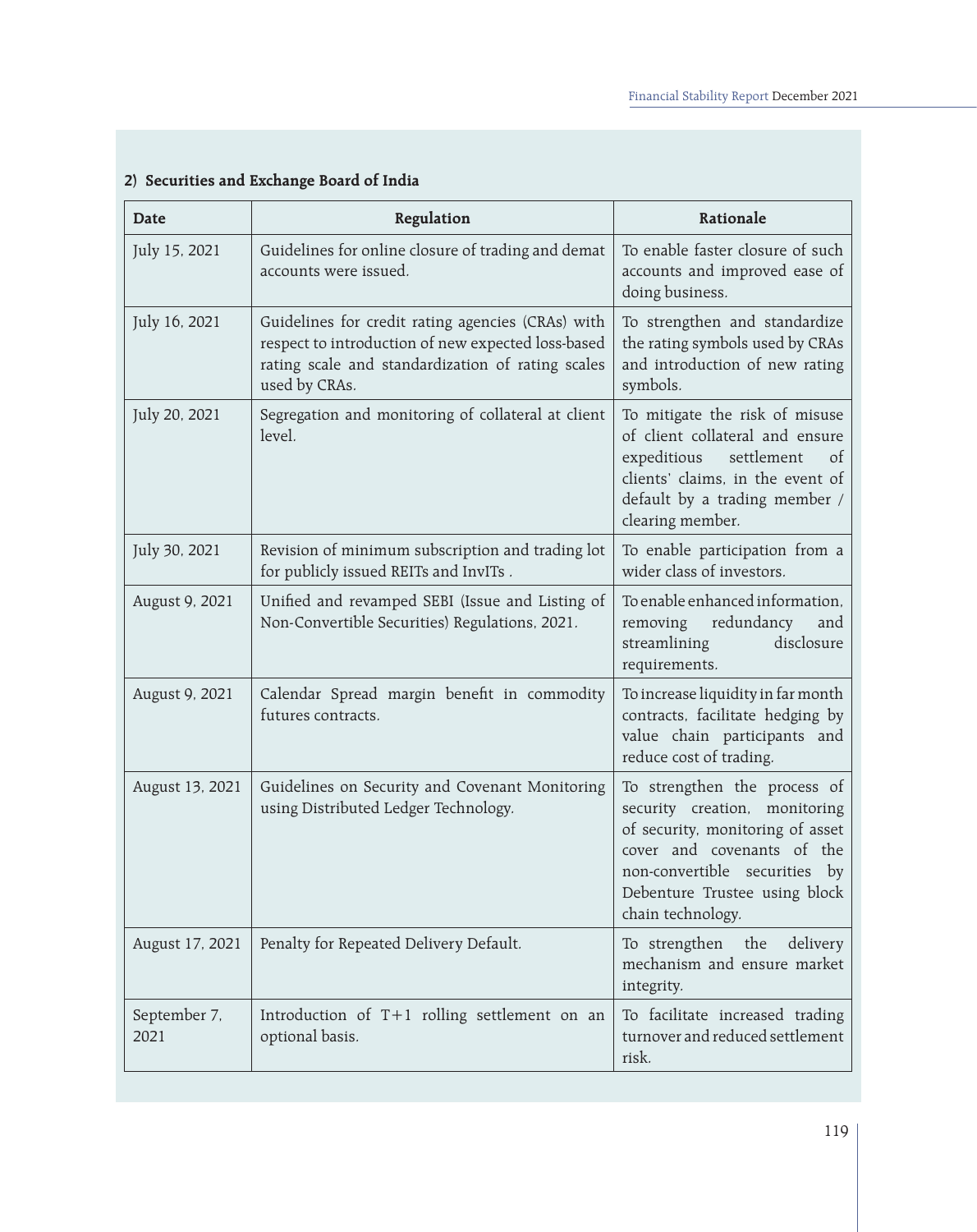| Date                  | Regulation                                                                                                                                     | Rationale                                                                                                                                                          |
|-----------------------|------------------------------------------------------------------------------------------------------------------------------------------------|--------------------------------------------------------------------------------------------------------------------------------------------------------------------|
| September 7,<br>2021  | Introduction of corporate governance norms and<br>other disclosures for high value debt listed entities.                                       | To enhance robustness of the<br>corporate bond market.                                                                                                             |
| September 29,<br>2021 | Swing pricing framework for mutual fund schemes.                                                                                               | on the<br>cost of<br>To<br>pass<br>redemptions to those investors<br>who sell mutual fund scheme<br>units, by way of adjusting NAV<br>for swing factor.            |
| October 4, 2021       | Two-factor authentication (for online transactions)<br>and signature method (for offline transactions) to<br>authenticate redemption of units. | To prevent fraud in the accounts<br>of unitholders.                                                                                                                |
| October 13,<br>2021   | Restrictions on creation of fixed deposits/<br>investments in liquid funds by stock brokers from<br>client funds.                              | To prevent misuse of client<br>funds lying with stock brokers.                                                                                                     |
| November 24,<br>2021  | Introduction of Silver Exchange Traded Funds.                                                                                                  | To introduce investment in silver<br>through a financial instrument<br>such as an ETF, as silver has<br>gained popularity as an inflation<br>hedge alongside gold. |

# **3) Insurance Regulatory and Development Authority of India**

| Date                  | Regulation                                                                                                                         | Rationale                                                                                                                                                                                                     |
|-----------------------|------------------------------------------------------------------------------------------------------------------------------------|---------------------------------------------------------------------------------------------------------------------------------------------------------------------------------------------------------------|
| July 09, 2021         | Regulatory<br>and<br>Development<br>Insurance<br>Authority of India (Indian Insurance Companies)<br>(Amendment) Regulations, 2021. | To bring clarity on governance<br>framework<br><sub>of</sub><br>insurance<br>companies.                                                                                                                       |
| September 08,<br>2021 | Guidelines on Trade Credit insurance have been<br>revised.                                                                         | Considering<br>the<br>evolving<br>insurance risk needs of various<br>sectors and response to changing<br>market conditions.                                                                                   |
| September 08,<br>2021 | The guidance document on product structure for<br>Cyber Insurance was issued.                                                      | Guidelines<br>to<br>insurers<br><sub>on</sub><br>structuring cyber insurance for<br>individuals and identifying gaps<br>that need to be filled.                                                               |
| September 08,<br>2021 | Circular on Title Insurance Products was issued.                                                                                   | For legal protection of promotors<br>in the early stages of development<br>of the project and safeguarding<br>the interests of individual buyers<br>after taking over the physical<br>possession of property. |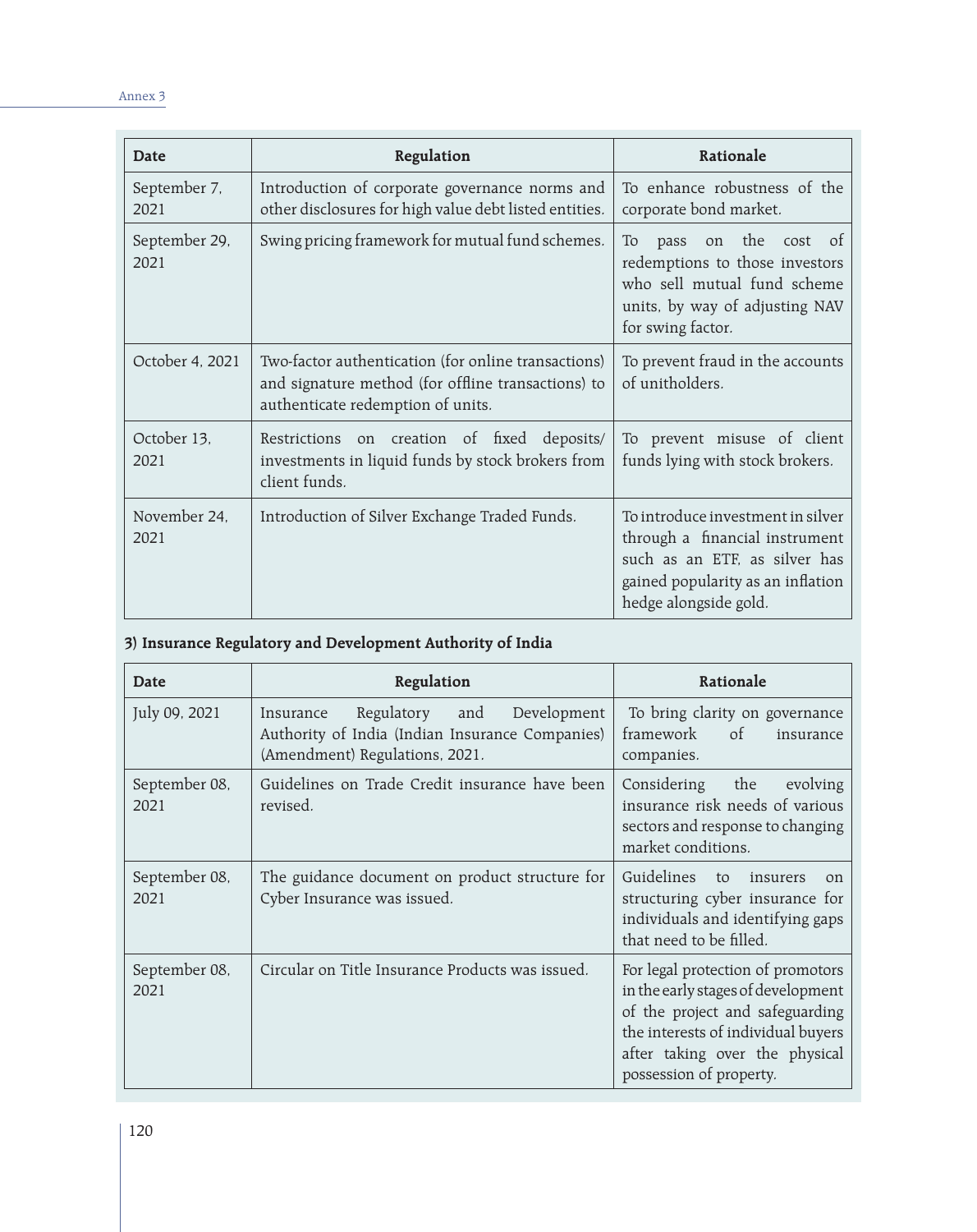| <b>Date</b>           | Regulation                                                                                                                                                                                                                                                                                                  | Rationale                                                                               |
|-----------------------|-------------------------------------------------------------------------------------------------------------------------------------------------------------------------------------------------------------------------------------------------------------------------------------------------------------|-----------------------------------------------------------------------------------------|
| September 13,<br>2021 | Circular was issued extending the timelines for sale<br>and renewal of short term COVID specific health<br>insurance policies including the COVID Standard<br>indemnity product "Corona Kavach " COVID<br>Standard benefit policy "Corona Rakshak" offered<br>and renewed by all insurers up to 31.03.2022. | In view of the prevailing<br>situation in the wake of second<br>wave of COVID pandemic. |
| September 14,<br>2021 | Circular was issued extending of timelines for (a)<br>Issuance of Electronic Policies and (b) Dispensing<br>with Physical documents and wet signature on<br>the proposal form in respect of health insurance<br>policies up to 31.3.2022.                                                                   | To encourage digitization in<br>insurance service processes.                            |

# **4) Pension Fund Regulatory and Development Authority**

| <b>Date</b>     | Regulation                                                                                                                                                                                                                                                 | Rationale                                                                                                                                                        |
|-----------------|------------------------------------------------------------------------------------------------------------------------------------------------------------------------------------------------------------------------------------------------------------|------------------------------------------------------------------------------------------------------------------------------------------------------------------|
| July 02, 2021   | Relaxation of processing of exit applications by<br>points of presence (PoPs).                                                                                                                                                                             | alleviate<br>the<br>To<br>COVID<br>induced difficulties faced by<br>the subscribers in submitting<br>physical applications for exit/<br>withdrawal.              |
| July 20,2021    | Investment Guidelines for NPS Schemes (two<br>sets of guidelines applicable to separate sets of<br>schemes)                                                                                                                                                | To strengthen the regulatory<br>framework                                                                                                                        |
| July 20, 2021   | Change in guidelines on aggregate holding of equity<br>shares by a foreign company in Pension Funds                                                                                                                                                        | To raise the foreign holding limit<br>in pension funds to 74 per cent<br>of paid up capital on the lines<br>of that permitted in case of<br>insurance companies. |
| July 27, 2021   | Guidelines for investment by pension funds in an<br>Initial Public Offer (IPO), Follow on Public Offer<br>(FPO) and/or Offer for Sale (OFS) under National<br>Pension System (NPS) and other pension schemes<br>regulated / administered by the Authority. | To lay down norms for such<br>investments.                                                                                                                       |
| August 09, 2021 | Guidelines for engaging business correspondents<br>(BCs) or agents for distribution of pension schemes.                                                                                                                                                    | To facilitate the distribution of<br>pension schemes.                                                                                                            |
| August 23, 2021 | Introduction of eNPS for Government sector<br>subscribers                                                                                                                                                                                                  | provide<br>To<br>a<br>convenient<br>paperless<br>onboarding<br>and<br>for<br>experience<br>Government<br>sector subscribers                                      |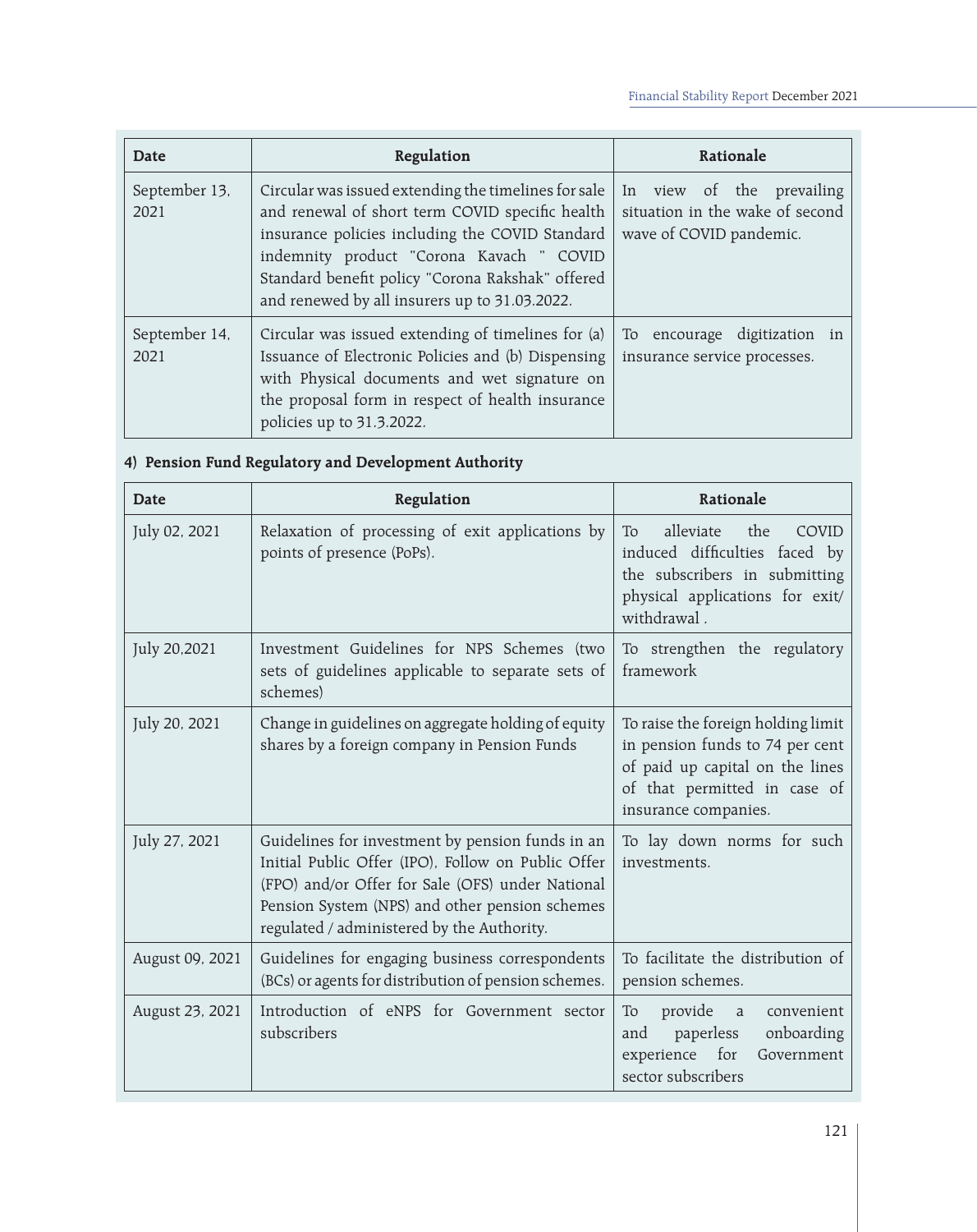| Date                  | Regulation                                                    | Rationale                                                                                                                                                                                     |
|-----------------------|---------------------------------------------------------------|-----------------------------------------------------------------------------------------------------------------------------------------------------------------------------------------------|
| August 26, 2021       | Increase of entry age up to 70 years under NPS.               | <b>NPS</b><br>To<br>existing<br>permit<br>subscribers to remain invested<br>beyond 60 years/ beyond their<br>superannuation, and to enable<br>citizens above 65 years to open<br>NPS accounts |
| September 21,<br>2021 | Enhancement of lump sum withdrawal limit on<br>exit.          | To benefit subscribers                                                                                                                                                                        |
| October 07,<br>2021   | Revisions in the guidelines on empanelment of<br>brokers      | To strengthen the governance<br>framework on empanelment of<br>brokers.                                                                                                                       |
| October 27.<br>2021   | Facility of online APY subscription through Aadhaar<br>e KYC. | To simplify the subscription<br>process and enhance coverage                                                                                                                                  |

#### **5) Insolvency and Bankruptcy Board of India**

| Date                  | Regulation                                                                                                                                              | Rationale                                                                                                                                                                                                                                                                                  |
|-----------------------|---------------------------------------------------------------------------------------------------------------------------------------------------------|--------------------------------------------------------------------------------------------------------------------------------------------------------------------------------------------------------------------------------------------------------------------------------------------|
| July 14, 2021         | Amendment to IBBI (Insolvency Resolution Process<br>for Corporate Persons) Regulations, 2016 (CIRP<br>Regulations).                                     | enhance the<br>discipline,<br>To<br>transparency, and accountability<br>insolvency<br>corporate<br>in<br>proceedings.                                                                                                                                                                      |
| July 22, 2021         | Amendment to the IBBI (Model Bye-Laws and<br>Governing Board of Insolvency Professional<br>Agencies) Regulations, 2016 (Model Bye-Laws<br>Regulations). | To provide prompt realisation<br>of the monetary penalty by<br>Insolvency Professional<br>the<br>Agencies (IPAs).                                                                                                                                                                          |
| July 22, 2021         | Amendment to the IBBI (Insolvency Professionals)<br>Regulations, 2016                                                                                   | To clarify the eligibility criteria<br>for registration as insolvency<br>professional (IP), place a limit on<br>the number of assignments that<br>an IP can handle and streamline<br>$\circ$ f<br>the<br>process<br>granting<br>insolvency<br>recognition to<br>professional entity (IPE). |
| September 30,<br>2021 | Amendment to IBBI (Insolvency Resolution Process<br>for Corporate Persons) Regulations, 2016                                                            | enhance the<br>conduct.<br>To<br>improve timelines, and value<br>maximisation<br>in<br>corporate<br>insolvency proceedings.                                                                                                                                                                |
| September 30,<br>2021 | Amendment to the IBBI (Liquidation Process)<br>Regulations, 2016.                                                                                       | To streamline the liquidation<br>and<br>increase<br>process<br>transparency of process and<br>accountability of the Liquidator.                                                                                                                                                            |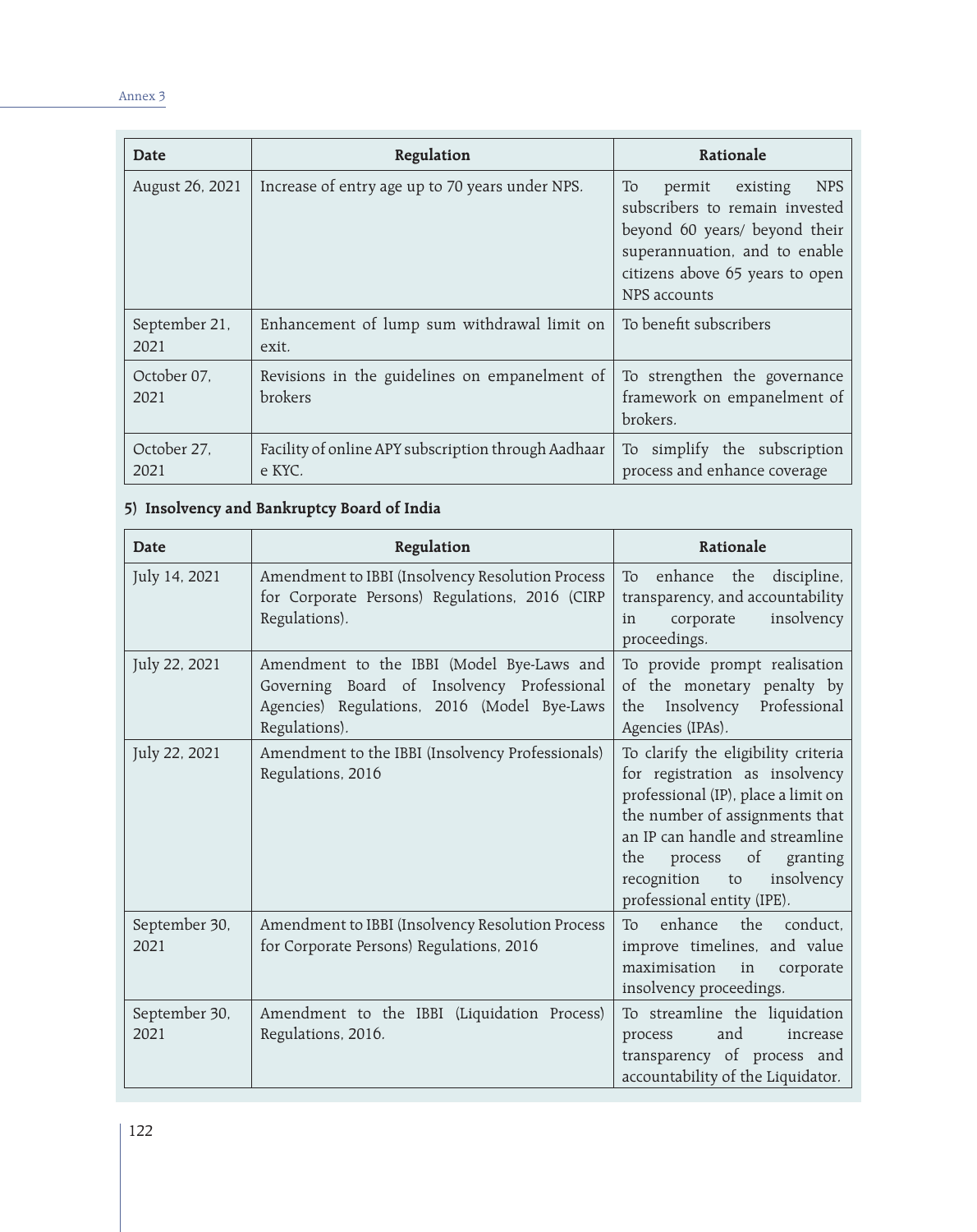| <b>Date</b>           | Regulation                                                                                                                                                                           | Rationale                                                                                                                                                                                                                                                         |
|-----------------------|--------------------------------------------------------------------------------------------------------------------------------------------------------------------------------------|-------------------------------------------------------------------------------------------------------------------------------------------------------------------------------------------------------------------------------------------------------------------|
| July 6, 2021          | IFSCA (Banking) (Second Amendment) Regulations,<br>2021                                                                                                                              | improve the regulatory<br>To<br>framework for banking units<br>operating under IFSCA.                                                                                                                                                                             |
| July 7, 2021          | Framework for setting up of International Trade<br>Financing Services Platform (ITFS) for providing<br>Trade Finance Services at International Financial<br>Services Centres (IFSCs) | enable<br>exporters<br>To<br>and<br>importers to avail various types<br>of trade finance facilities on<br>competitive terms, for their<br>international trade transactions<br>through a dedicated electronic<br>platform viz, ITFS.                               |
| July 16, 2021         | IFSCA (Issuance<br>and Listing of Securities)<br>Regulations, 2021                                                                                                                   | To introduce a unified regulatory<br>framework<br>specifying<br>the<br>for<br>requirements<br>issuance<br>and listing of various types of<br>securities and for initial and<br>continuous disclosures.                                                            |
| August 13, 2021       | Banking Handbook comprising (a) General<br>directions (b) Conduct of Business directions and<br>(c) Prudential directions which come into effect<br>from January 1, 2022.            | To communicate the Authority's<br>regulatory expectations and to<br>enhance ease of doing banking<br>business in GIFT- City IFSC.                                                                                                                                 |
| August 17, 2021       | Guidelines on Factoring and Forfaiting of<br>Receivables.                                                                                                                            | regulate factoring<br>To<br>and<br>forfaiting activity.                                                                                                                                                                                                           |
| August 26, 2021       | Circular on Operating Guidelines on Bullion<br>Exchange, Bullion Clearing Corporation, Bullion<br>Depository and Vault Manager.                                                      | To enable the Bullion Exchange,<br>Bullion Clearing Corporation,<br>Bullion Depository and Vault<br>Manager in an International<br>Financial Service Centres (IFSC)<br>to operationalise their activities<br>as per IFSCA (Bullion Exchange)<br>Regulation, 2020. |
| September 15,<br>2021 | Circular on Clearing Membership for non-bank<br>Custodians.                                                                                                                          | To permit any non-bank entity<br>recognised as a custodian of<br>assets/securities<br>by<br><b>IFSCA</b><br>through the branch structure,<br>to become a Clearing Member of<br>a Clearing Corporation in GIFT-<br>IFSC.                                           |

# **6) International Financial Service Centres Authority**